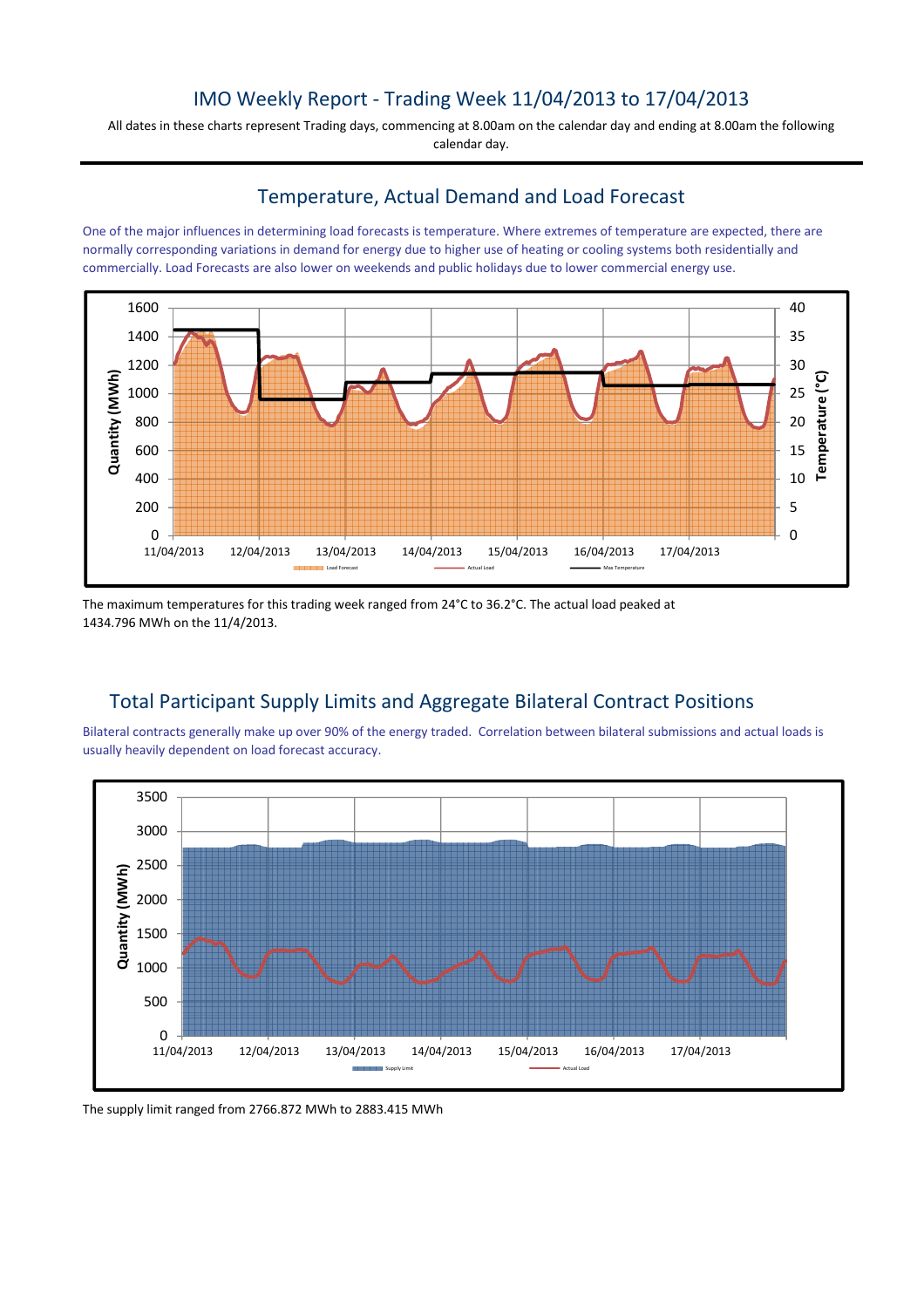### Net Balancing Market Trades

Bilateral contracts and STEM trading are generally based on the forecast energy requirements of Participants. When the forecast requirements are higher or lower than the actual requirements for a day, this Market energy must be bought and sold in the balancing mechanism. This graph shows the estimated net balancing trades.



The majority of the balancing activity this week occurred within Balancing Demand. The maximum balancing demand for the week reached 128.74 MWh on the 14/4/2013. The maximum balancing supply for the week reached -254.867 MWh on the 12/4/2012.

## Total Traded Energy

This chart represents a comparison between the total net energy that is traded in Bilateral Contracts, the STEM and the balancing mechanism. Balancing Supply represents cases in which the total contract position is greater than the demand and customers must supply energy back to balancing. Balancing Demand represents cases in which the total contract position is less than the demand and customers must purchase energy from balancing.



Total balancing supply equalled -6226.26 MWh whereas total balancing demand equalled 9073.63 MWh. The Total STEM Traded quantity was 21181.599 MWh, with the STEM Clearing Quantity ranging between 7.574 MWh and 115.216 MWh.